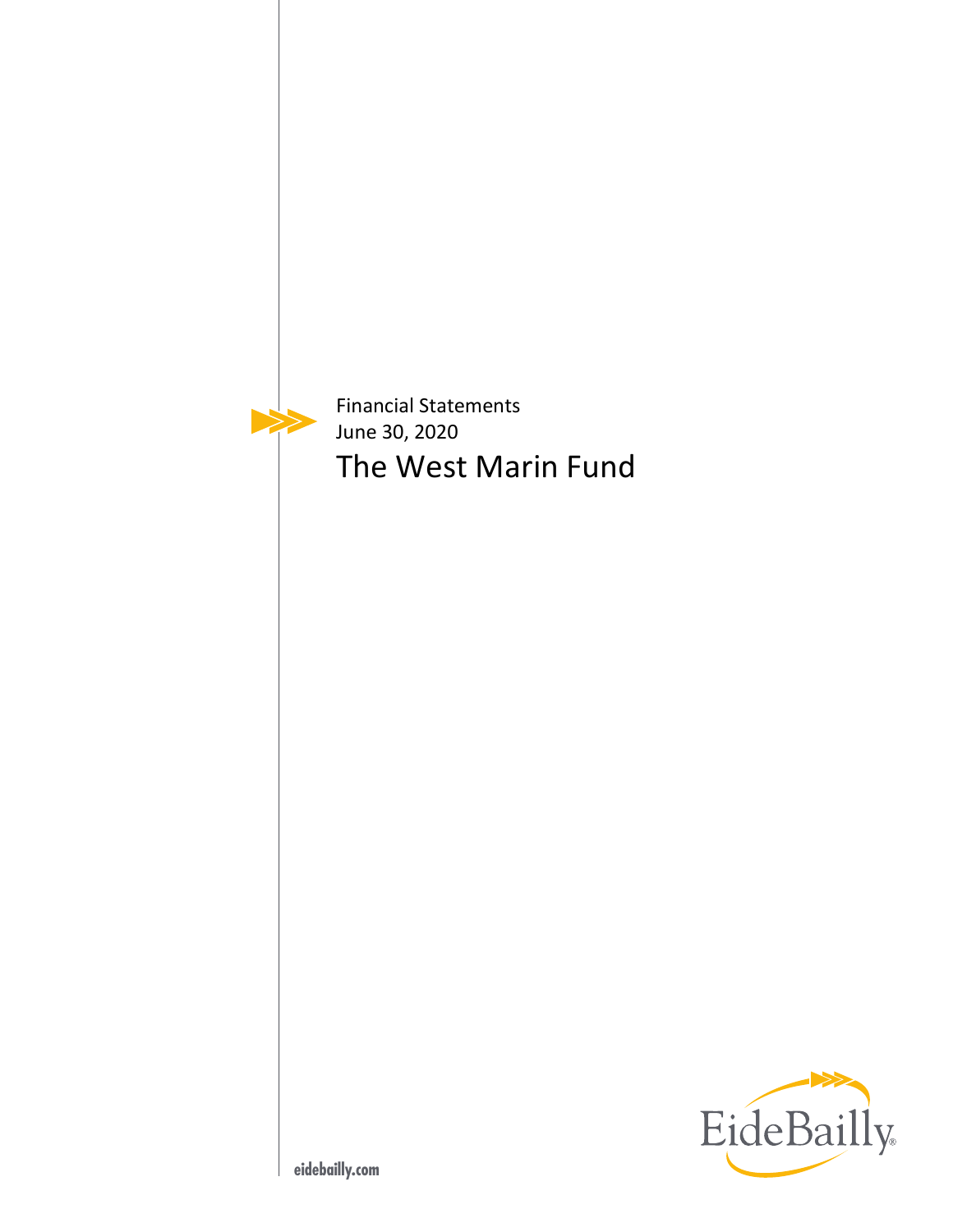| <b>Financial Statements</b>          |  |
|--------------------------------------|--|
|                                      |  |
|                                      |  |
|                                      |  |
|                                      |  |
| <b>Notes to Financial Statements</b> |  |
|                                      |  |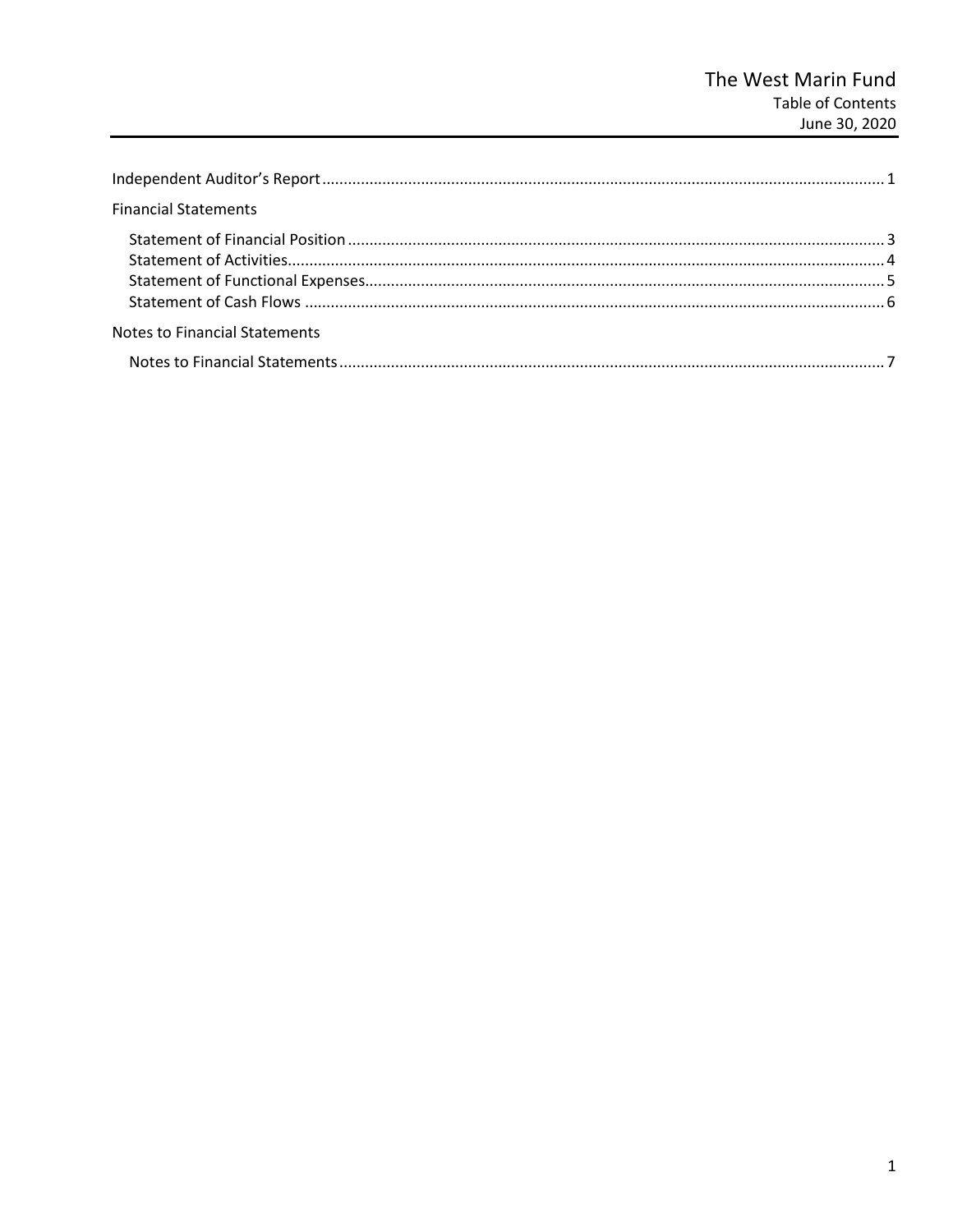

**CPAs & BUSINESS ADVISORS** 

#### **Independent Auditor's Report**

The Board of Directors The West Marin Fund Point Reyes Station, California,

The West Marin Fund Point Reyes Station, California

We have audited the accompanying financial statements of The West Marin Fund (a nonprofit organization), which comprise the statement of financial position as of June 30, 2020, and the related statements of activities, functional expenses, and cash flows for the year then ended, and the related notes to the financial statements.

#### **Management's Responsibility for the Financial Statements**

Management is responsible for the preparation and fair presentation of these financial statements in accordance with accounting principles generally accepted in the United States of America; this includes the design, implementation, and maintenance of internal control relevant to the preparation and fair presentation of financial statements that are free from material misstatement, whether due to fraud or error.

#### **Auditors' Responsibility**

Our responsibility is to express an opinion on these financial statements based on our audit. We conducted our audit in accordance with auditing standards generally accepted in the United States of America. Those standards require that we plan and perform the audit to obtain reasonable assurance about whether the financial statements are free from material misstatement.

An audit involves performing procedures to obtain audit evidence about the amounts and disclosures in the financial statements. The procedures selected depend on the auditor's judgment, including the assessment of the risks of material misstatement of the financial statements, whether due to fraud or error. In making those risk assessments, the auditor considers internal control relevant to the entity's preparation and fair presentation of the financial statements in order to design audit procedures that are appropriate in the circumstances, but not for the purpose of expressing an opinion on the effectiveness of the entity's internal control. Accordingly, we express no such opinion. An audit also includes evaluating the appropriateness of accounting policies used and the reasonableness of significant accounting estimates made by management, as well as evaluating the overall presentation of the financial statements.

We believe that the audit evidence we have obtained is sufficient and appropriate to provide a basis for our audit opinion.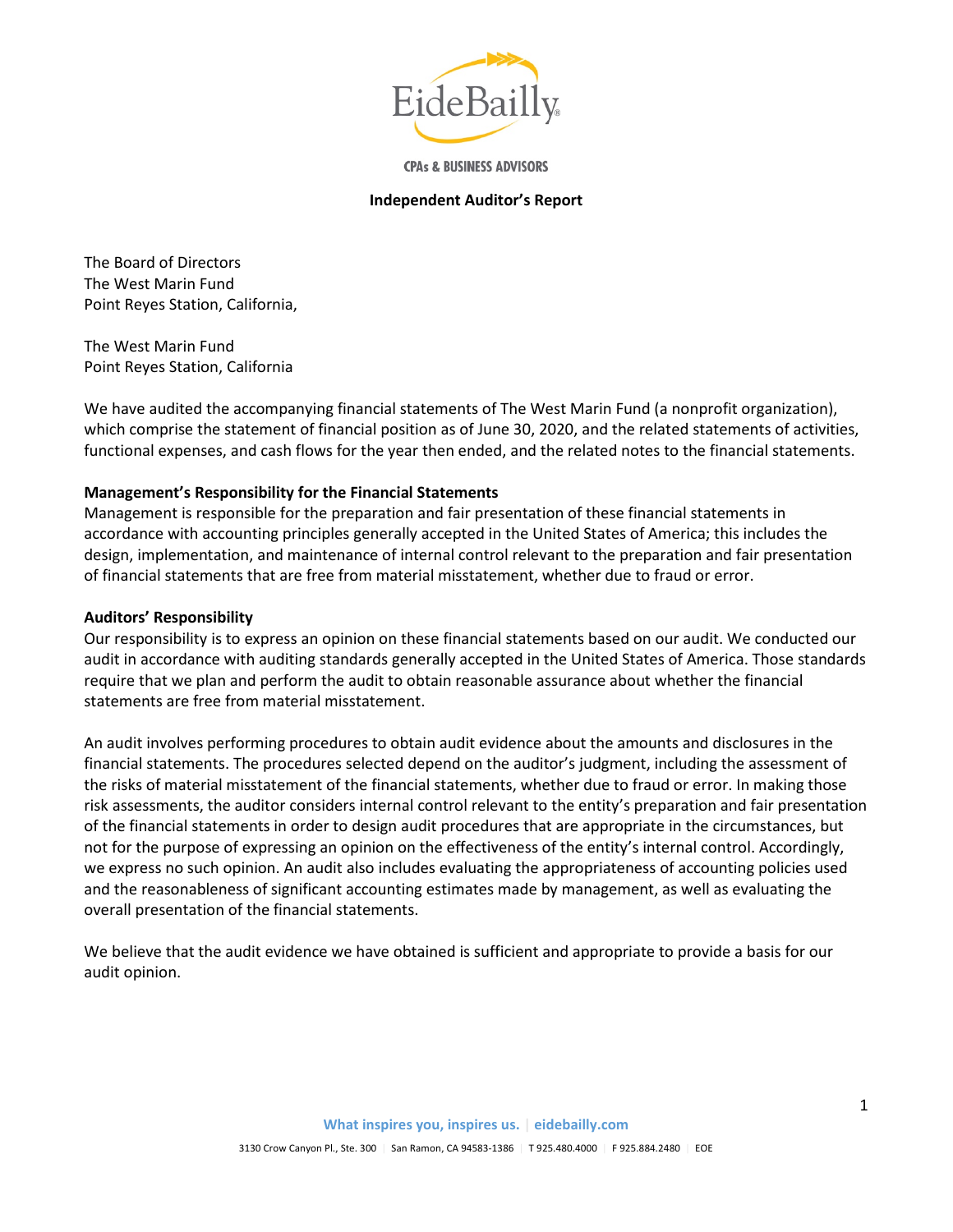## **Opinion**

In our opinion, the financial statements referred to above present fairly, in all material respects, the financial position of The West Marin Fund as of June 30, 2020, and the changes in its net assets and its cash flows for the year then ended in accordance with accounting principles generally accepted in the United States of America.

Ede Sailly LLP

San Ramon, California May 3, 2021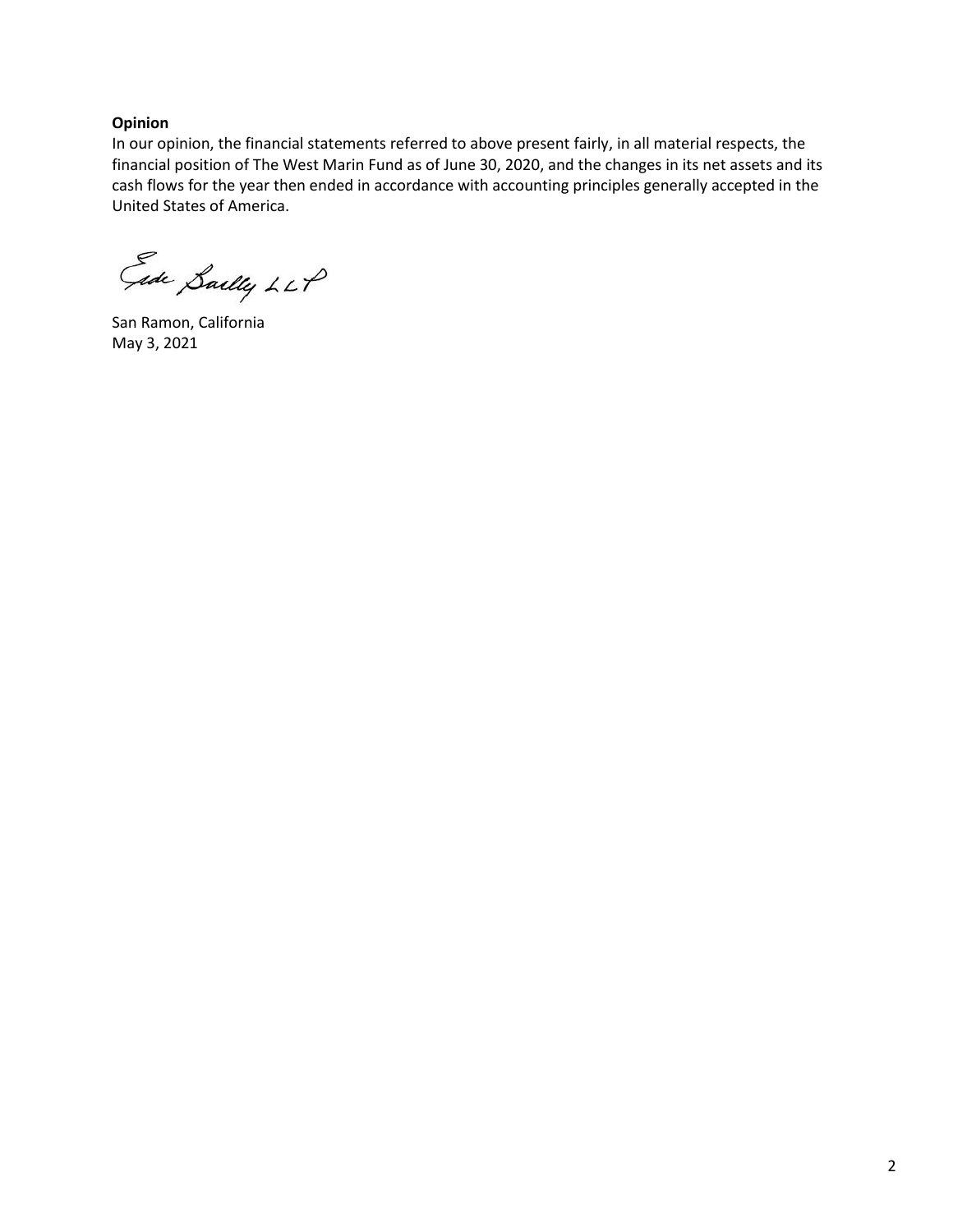| Assets                                      |               |
|---------------------------------------------|---------------|
| <b>Current Assets</b>                       |               |
| Cash and cash equivalents                   | \$<br>571,141 |
| Investments at fair value                   | 500,369       |
| Beneficial interest in community foundation | 2,884,901     |
| <b>Total Assets</b>                         |               |
|                                             | \$3,956,411   |
| Liabilities                                 |               |
| <b>Current Liabilities</b>                  |               |
| Accounts payable                            | \$<br>202,696 |
|                                             |               |
| Long Term Liabilities                       |               |
| Refundable Advance - PPP Loan               | 49,976        |
|                                             |               |
| <b>Total Liabilities</b>                    | 252,672       |
|                                             |               |
| <b>Net Assets</b>                           |               |
| Without donor restrictions                  |               |
| Undesignated                                | 1,428,976     |
| With donor restrictions                     | 2,274,763     |
|                                             |               |
| Total net assets                            | 3,703,739     |
|                                             |               |
| Total liabilities and net assets            | \$3,956,411   |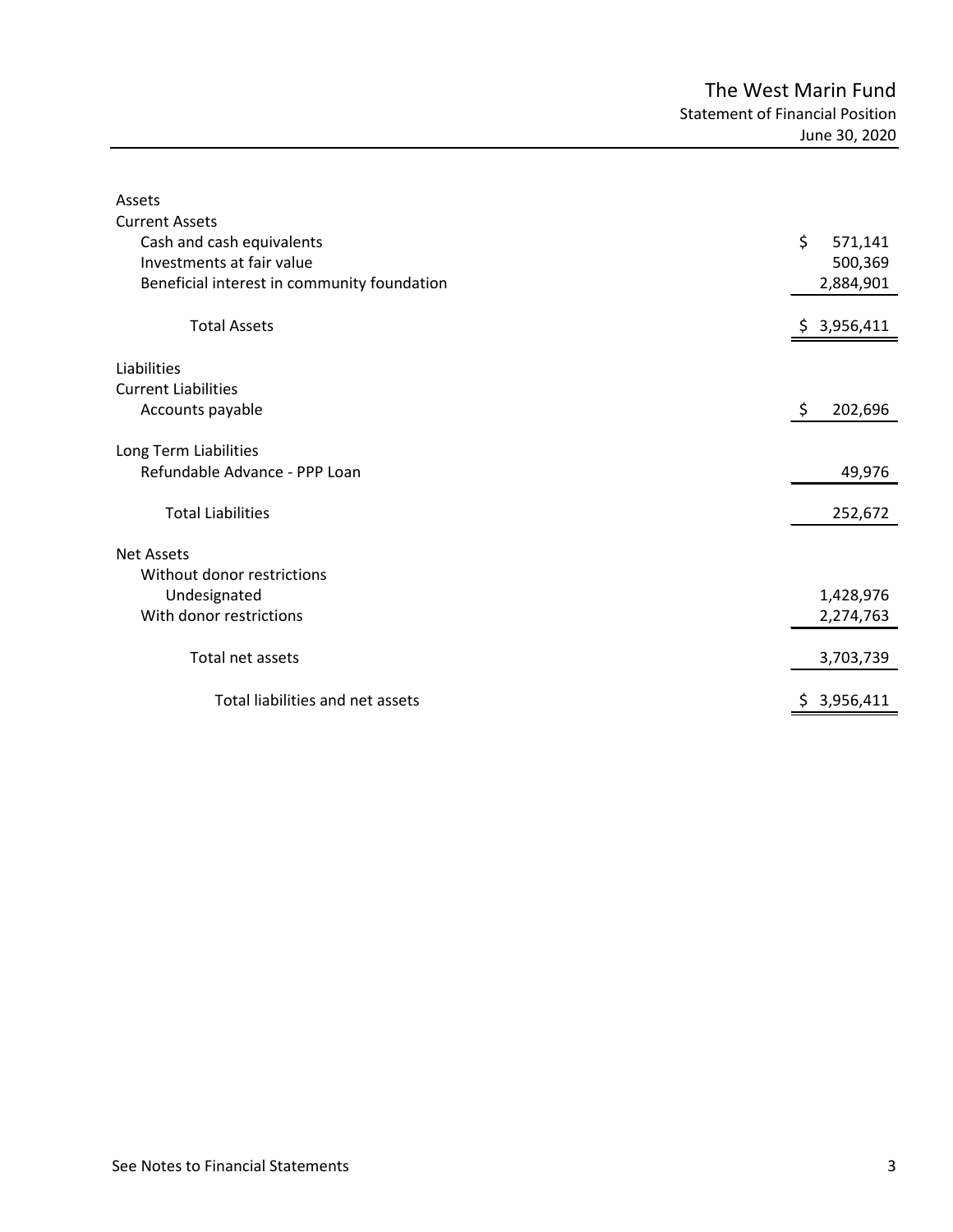|                                               | <b>Without Donor</b><br>Restrictions | With Donor<br>Restrictions | Total            |
|-----------------------------------------------|--------------------------------------|----------------------------|------------------|
| <b>Support and Revenues</b>                   |                                      |                            |                  |
| Contributions                                 | \$<br>495,418                        | \$<br>1,996,591            | \$.<br>2,492,009 |
| Investment income, net of investment expenses | 45,957                               | 152,422                    | 198,379          |
| Net assets released from restrictions         | 1,371,886                            | (1,371,886)                |                  |
| <b>Total Support and Revenues</b>             | 1,913,261                            | 777,127                    | 2,690,388        |
| Expenses                                      |                                      |                            |                  |
| Program services                              |                                      |                            |                  |
| Community grants                              | 1,506,991                            |                            | 1,506,991        |
| <b>Supporting services</b>                    |                                      |                            |                  |
| Management and general                        | 143,464                              |                            | 143,464          |
| Fundraising                                   | 52,157                               |                            | 52,157           |
| Total program and supporting services         | 1,702,612                            |                            | 1,702,612        |
| Change in Net Assets                          | 210,649                              | 777,127                    | 987,776          |
| Net Assets, Beginning of Year                 | 1,218,327                            | 1,497,636                  | 2,715,963        |
| Net Assets, End of Year                       | 1,428,976                            | \$<br>2,274,763            | 3,703,739        |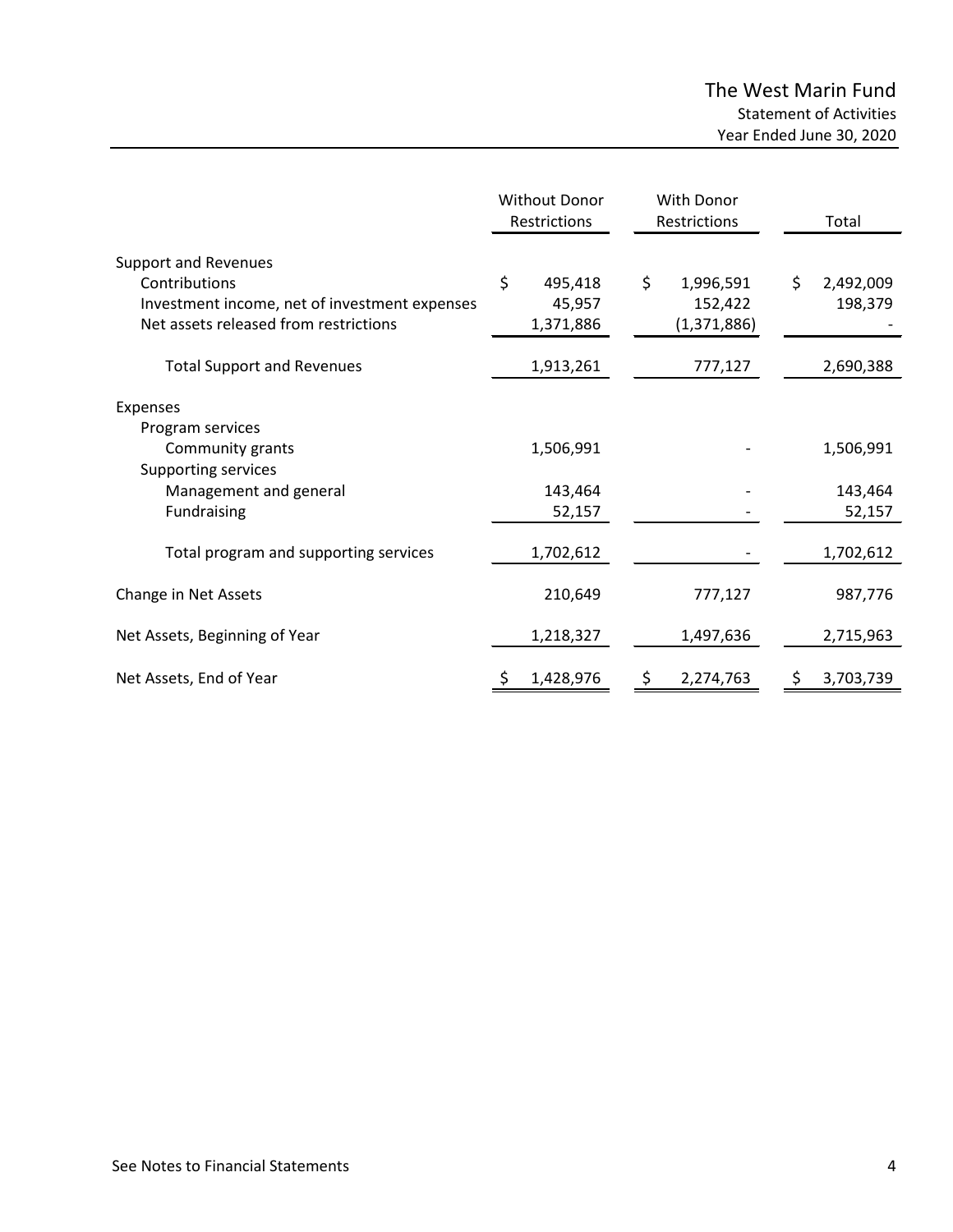# The West Marin Fund Statement of Functional Expenses Year Ended June 30, 2020

|                       | Community<br>Grants |    | Management<br>and<br>General | Fundraising<br>Activities |                          |    | Total<br>Expenses |  |  |
|-----------------------|---------------------|----|------------------------------|---------------------------|--------------------------|----|-------------------|--|--|
| Grants                | \$<br>1,234,502     | \$ | $\overline{\phantom{a}}$     | \$                        | $\overline{\phantom{a}}$ | \$ | 1,234,502         |  |  |
| Personnel costs       | 208,676             |    | 29,511                       |                           | 50,014                   |    | 288,201           |  |  |
| Miscellaneous         |                     |    |                              |                           | 674                      |    | 674               |  |  |
| Office expenses       | 11,352              |    | 45,064                       |                           | 45                       |    | 56,461            |  |  |
| Occupancy             | 8,582               |    | 1,095                        |                           | 1,424                    |    | 11,101            |  |  |
| Professional services | 42,903              |    | 67,424                       |                           |                          |    | 110,327           |  |  |
| Travel                | 976                 |    | 370                          |                           |                          |    | 1,346             |  |  |
| <b>Total Expenses</b> | 1,506,991           | \$ | 143,464                      | \$                        | 52,157                   | Ś  | 1,702,612         |  |  |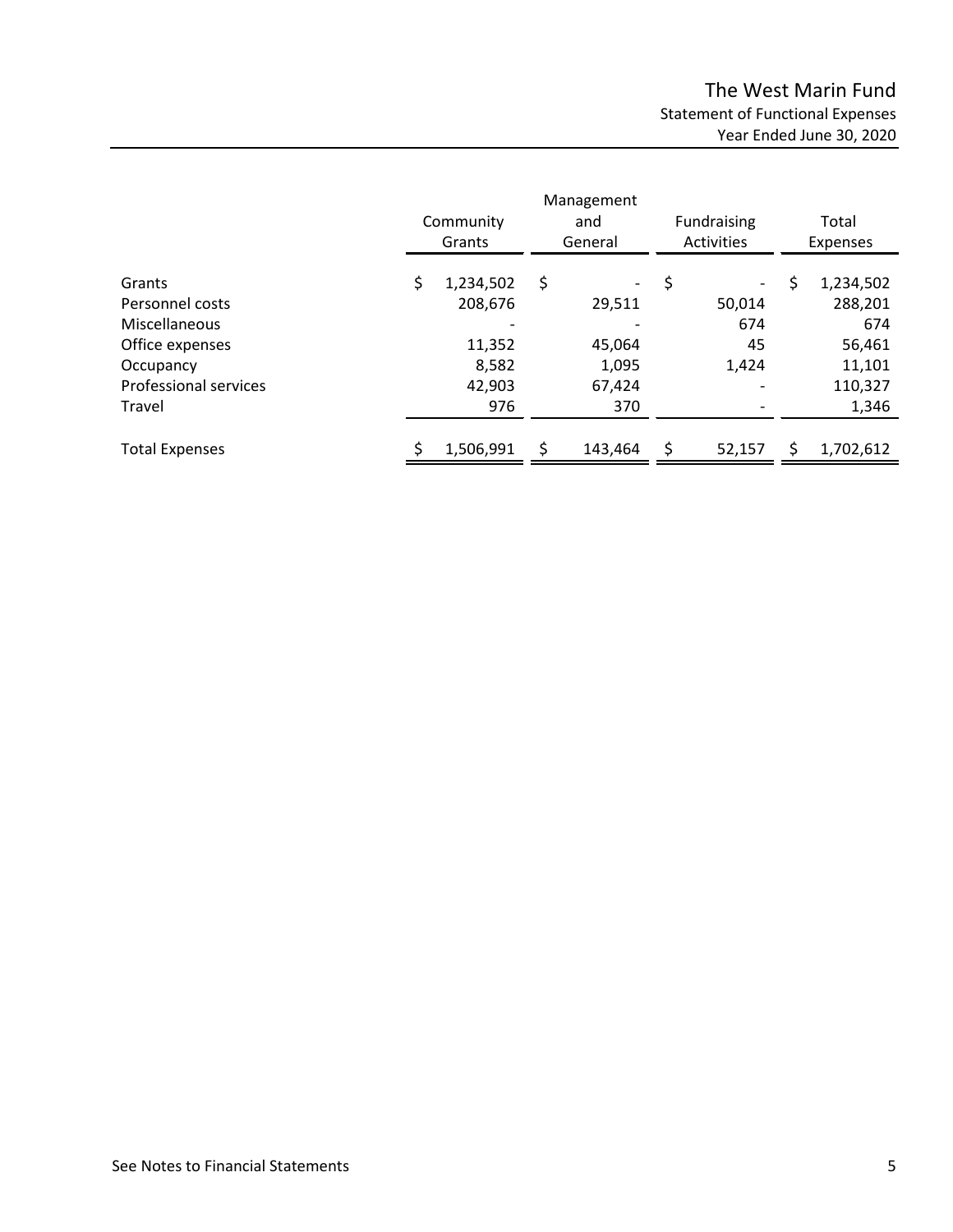# The West Marin Fund Statement of Cash Flows Year Ended June 30, 2020

| Cash Flows From Operating Activities<br>Change in net assets<br>Adjustments to reconcile change in net assets<br>to net cash provided by operations<br>Change in operating assets and liabilities | \$<br>987,776 |
|---------------------------------------------------------------------------------------------------------------------------------------------------------------------------------------------------|---------------|
| Appreciation in investments                                                                                                                                                                       | 166,607       |
| Prepaid expenses                                                                                                                                                                                  | 1,814         |
| Accounts payable                                                                                                                                                                                  | 197,610       |
| Net Cash Provided by Operating Activities                                                                                                                                                         | 1,353,807     |
| Cash Flows From Investing Activities<br>Purchase of investments                                                                                                                                   | (943, 309)    |
| Cash flows from Financing Activities                                                                                                                                                              |               |
| Proceeds from (payment on) loans                                                                                                                                                                  | 49,976        |
| Net Increase in Cash and Cash Equivalents                                                                                                                                                         | 460,474       |
| Cash and Cash Equivalents, Beginning of Year                                                                                                                                                      | 110,667       |
| Cash and Cash Equivalents, End of Year                                                                                                                                                            | 571,141       |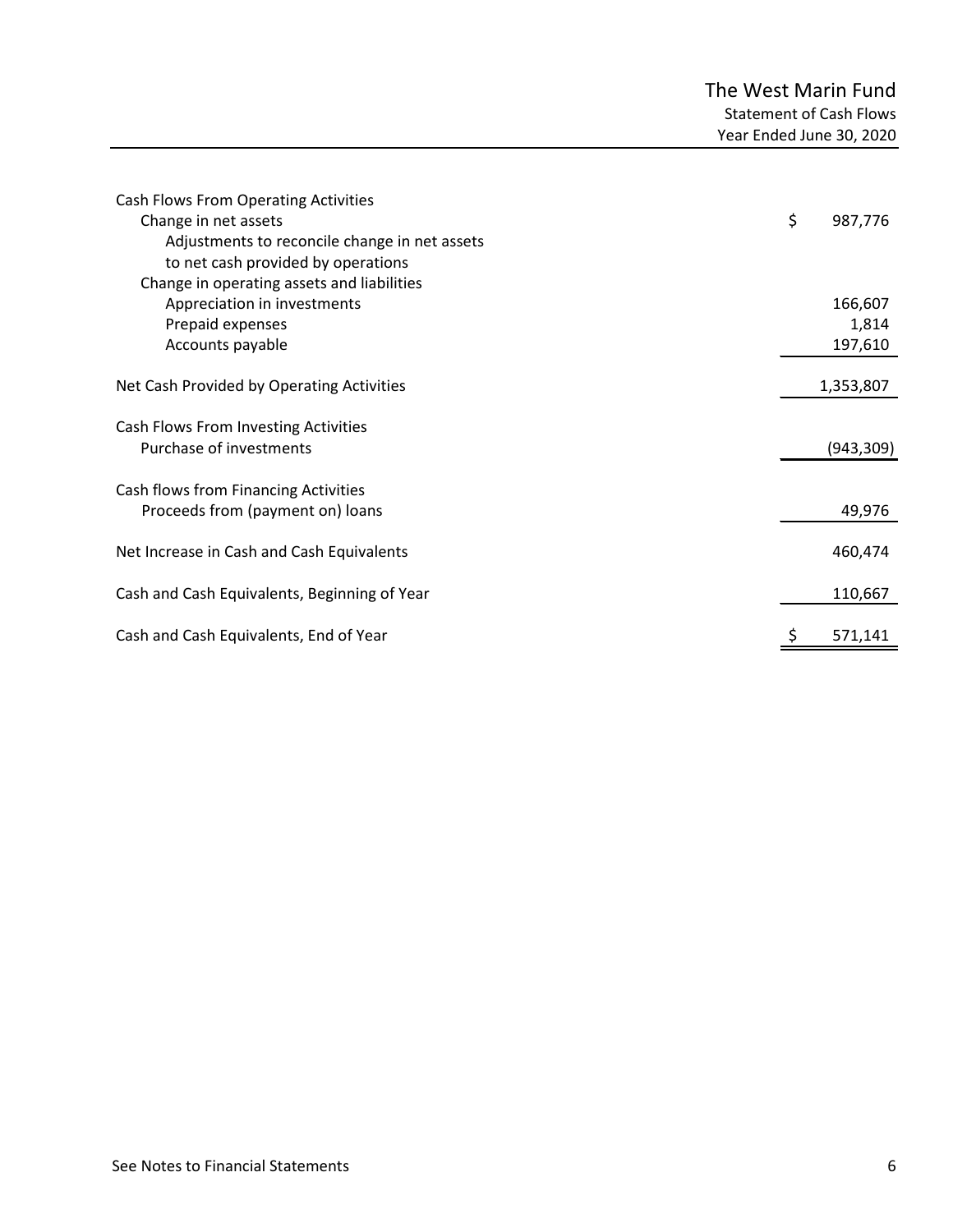# **Note 1 - Nature of Organization and Significant Accounting Policies**

#### Organization

The West Marin Fund (the "Organization") maintains and advances the cultural, health, educational, social and civic resources of West Marin through supporting other nonprofit organizations and providing philanthropic leadership to help create and promote efforts among citizens to maintain and improve the quality of life in that community.

#### **Cash and Cash Equivalents**

For purposes of the statement of cash flows, the Organization considers all cash and other highly liquid investments with original maturities of three months or less to be cash equivalents.

#### **Beneficial Interest in Assets Held by Community Foundation**

The Organization established an endowment fund that is perpetual in nature (the Fund) under a community foundation's (the CF) Non-Profit Preservation Endowment Challenge Grant Program and named the Organization as beneficiary. The Organization granted variance power to the CF, which allows the CF to modify any condition or restriction on its distributions for any specified charitable purpose or to any specified organization if, in the sole judgment of the CF's Board of Directors, such restriction or condition becomes unnecessary, incapable of fulfillment, or inconsistent with the charitable needs of the community. The fund is held and invested by the CF for the Organization's benefit and is reported at fair value in the statements of financial position, with distributions and changes in fair value recognized in the statements of activities.

## **Promises to give**

Unconditional promises to give (pledges) are recognized as revenues in the period the promise is received and as assets, decreases in liabilities, or expenses depending on the form of the benefits received. Conditional promises to give are recognized when the conditions on which they depend are substantially met. Unconditional promises to give that are to be collected within one year are recorded at net realizable value. Unconditional promises to give that are expected to be collected in future years are recorded at the present value of their estimated future cash flows. The discounts on those amounts are computed using interest rates applicable to the years in which the promises are received. Amortization of the discounts is included in contribution revenue.

## **Contributions**

Contributions received are recorded as Net Assets with Donor Restrictions or Net Assets without Donor Restrictions, depending on the existence and/or nature of any donor restrictions. When a restriction expires, (that is, when a stipulated time restriction ends or purpose restriction is accomplished), Net Assets with Donor Restrictions are reclassified to Net Assets without Donor Restrictions and reported in the statement of activities as net assets released from restrictions. Restricted support, where restrictions are met in the same period as the donation is made, is shown as additions to unrestricted support*.* Approximately 67% of the annual contributions were received from three individuals. During the year ended June 30, 2020 board members of the Organization donated approximately \$75,000.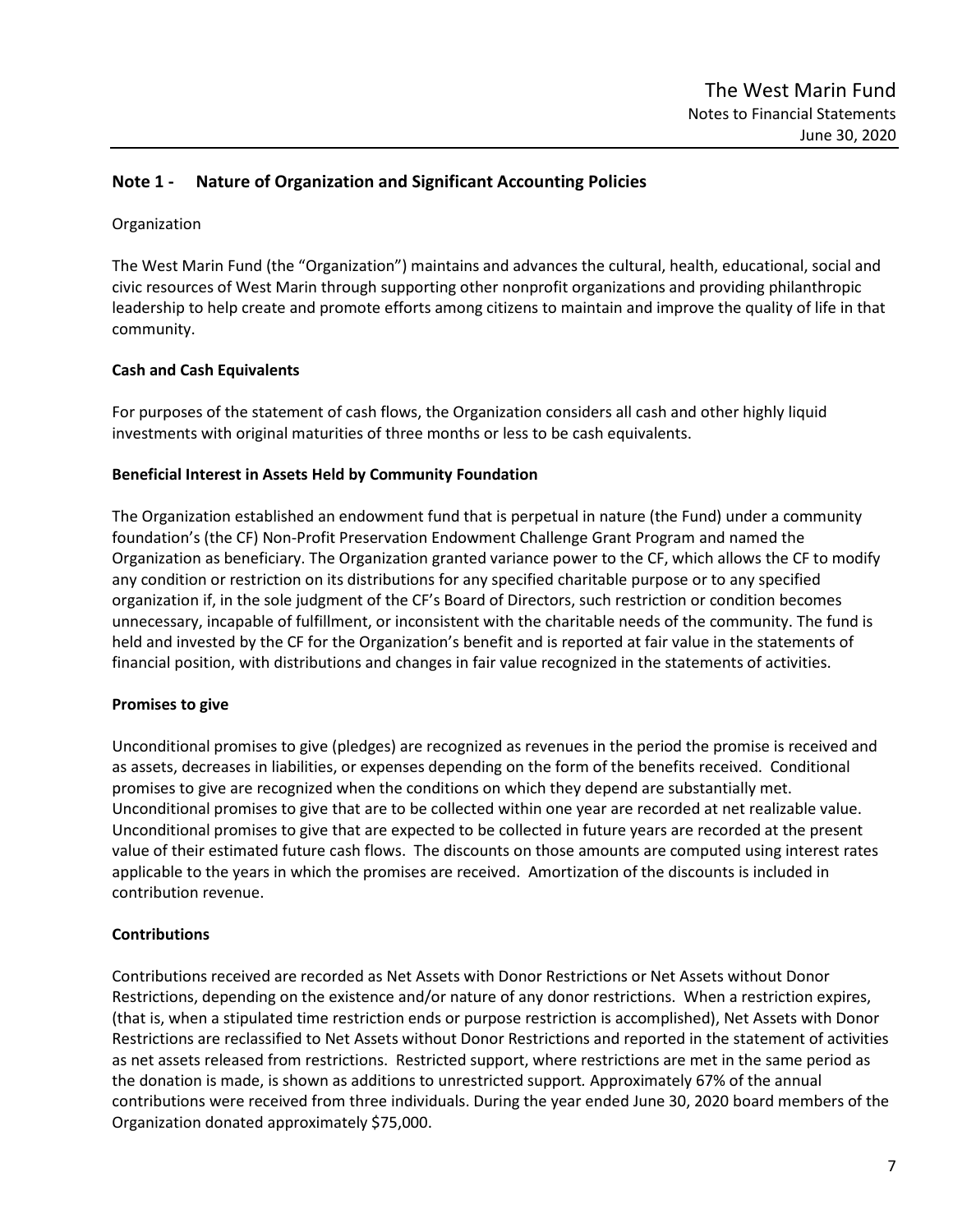## **Use of Estimates**

The preparation of financial statements in conformity with accounting principles generally accepted in the United States of America requires management to make estimates and assumptions that affect the reported amounts of assets and liabilities, and disclosure of contingent assets and liabilities, at the date of the financial statements and the reported amounts of revenues and expenses during the reporting period. Actual results could differ from those estimates.

#### **Income Taxes**

The Organization is a corporation that is exempt from income taxes under Section 501(c) (3) of the Internal Revenue Code. The Organization has also been classified as an entity that is not a private foundation within the meaning of Section 509(a) and qualifies for deductible contributions as provided in Section 170(b) (1) (A) (vi). Income tax returns for 2015 and forward may be audited by regulatory agencies; however, the Organization is not aware of any such actions at this time.

The Organization has adopted Financial Accounting Standards Board (FASB) Accounting Standards Codification (ASC) Topic 740 that clarifies the accounting for uncertainty in tax positions taken or expected to be taken on a tax return and provides that the tax effects from an uncertain tax position can be recognized in the financial statements only if, based on its merits, the position is more likely than not to be sustained on audit by the taxing authorities. Management believes that all tax positions taken to date are highly certain, and, accordingly, no accounting adjustment has been made to the financial statements. Interest and penalties related to uncertain tax positions are recorded as part of the income tax expense, when applicable.

## **Allocation of Functional Expenses**

The personnel costs of providing the various programs and other activities have been summarized on a functional basis in the statement of functional expenses based on time spent by personnel in performing functional activities. Accordingly, the personnel costs have been allocated among the programs and supporting services benefited.

Type of Cost **Allocation Method** Allocation Method Personnel costs **Estimate of time spent** Estimate of time spent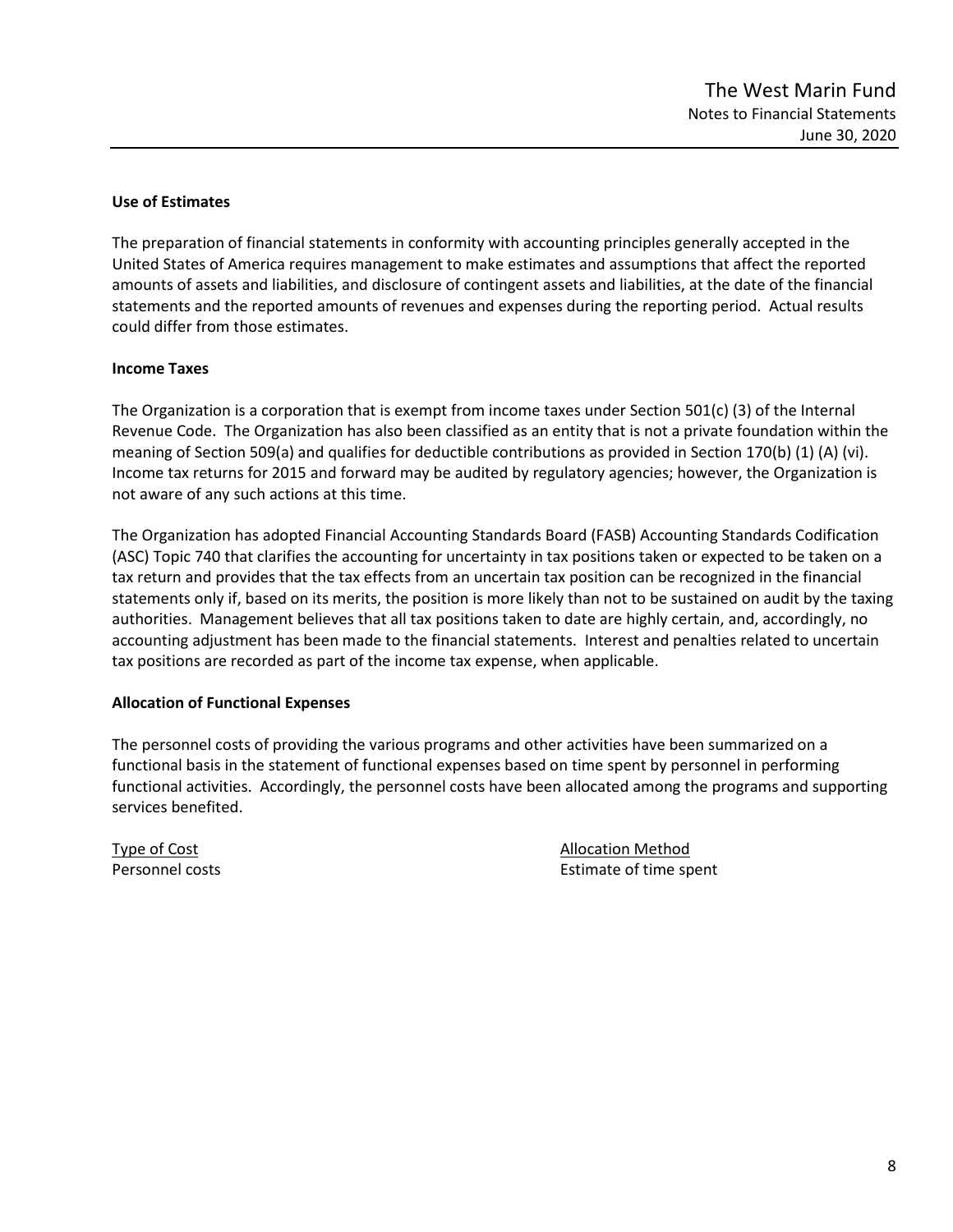#### **Description of Program and Supporting Services**

#### Community Grants

The Organization provides support for various nonprofit groups and organizations serving the community. The Organization supports a youth philanthropy program and a youth center in the community. It also conducts educational seminars and programs for community organizations and members.

#### Management and General

Management and general support services include those expenses that are not directly identifiable with any other specific function but provide for the overall support and direction of the Organization. These include functions necessary to maintain an equitable employment program, manage the financial and budgetary responsibilities of the organization, and manage other similar functions.

#### Fundraising Activities

Provides the structure necessary to encourage and secure financial support from individuals, foundations, and corporations.

# **Note 2 - Liquidity and Availability**

Financial assets available for general expenditures, that is, without donor or other restrictions limiting their use, within one year of the statement of financial position date, comprise the following:

| Cash                                        |    | 571.141   |
|---------------------------------------------|----|-----------|
| <b>Investments</b>                          |    | 500,369   |
| Beneficial interest in community foundation |    | 610,138   |
|                                             |    |           |
| Total                                       | S. | 1,071,510 |

As part of the Organization's liquidity management, it has a policy of structuring its financial assets to be available as its general expenditures, liabilities, and other obligations come due.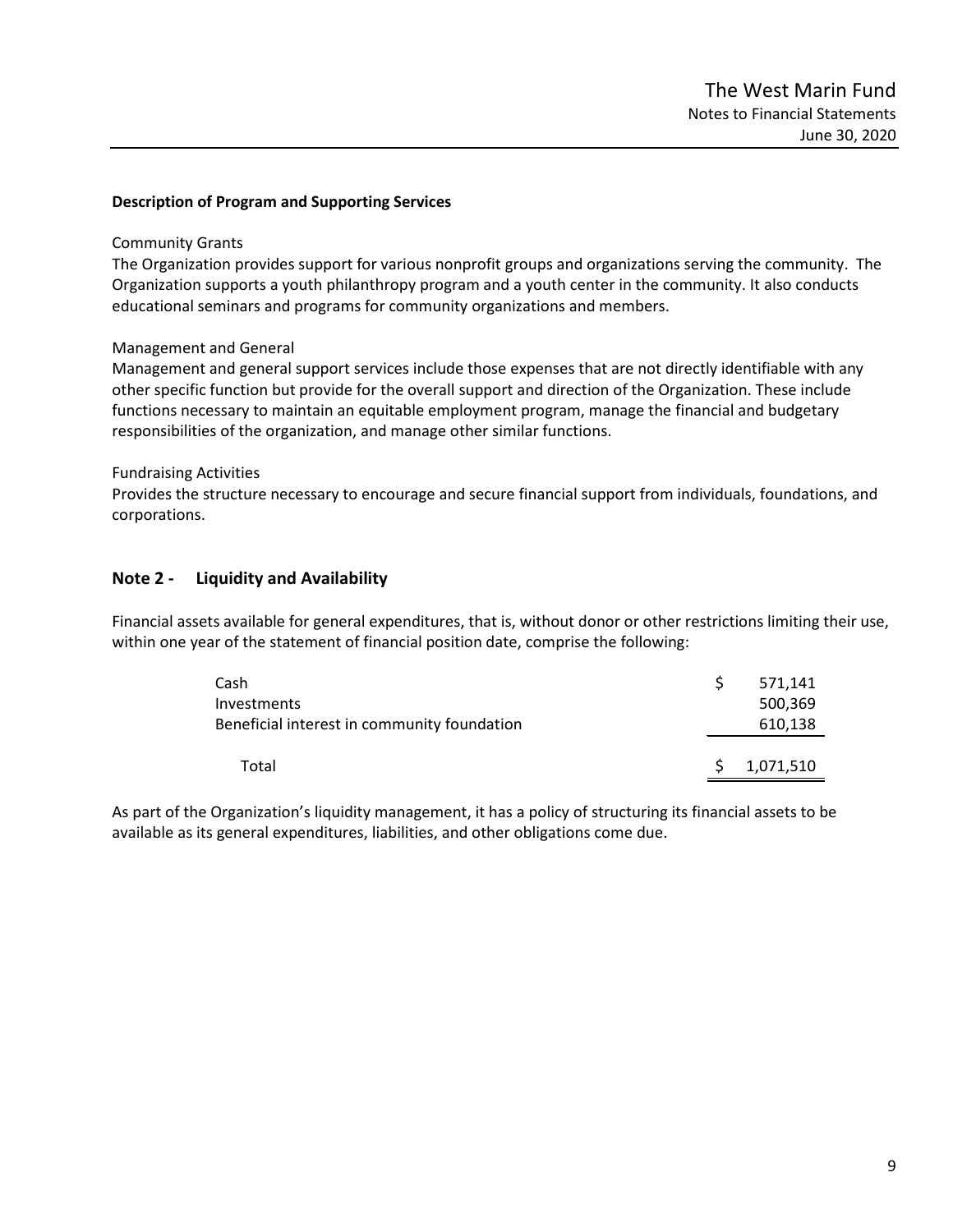# **Note 3 - Investments**

Investments in equity securities with readily determinable fair values and all debt securities are carried at fair value. Fair value is determined using quoted market prices (where available), or if not available, estimated fair values are determined based on quoted market prices of financial instruments with similar characteristics. All other investments are carried at the lower of cost or market. Recognized gains and losses on investments are reflected in the statement of activities. Dividends and interest income are recorded during the period earned.

Fair value of investments as of June 30:

| Mutual funds<br>Beneficial interest in community foundation                                      | \$ | 500,369<br>2,884,901          |
|--------------------------------------------------------------------------------------------------|----|-------------------------------|
| Total investments                                                                                |    | 3,385,270                     |
| Investment activity for the year ended June 30:                                                  |    |                               |
| Realized gains (loss) on investments<br>Unrealized gain on investments<br>Interest and dividends | \$ | (7, 214)<br>166,607<br>43,210 |
| Subtotal investment income<br>Investment expenses                                                |    | 202,603<br>(4, 224)           |
| Investment income                                                                                | Ş  | 198,379                       |

## **Note 4 - Fair Value**

The Organization determines the fair market values of certain financial instruments based on the fair value hierarchy established in FASB ASC 820-10-50, which requires an entity to maximize the use of observable inputs and minimize the use unobservable inputs when measuring fair value. The standard describes three levels of inputs that may be used to measure fair value.

The following provides a summary of the hierarchical levels used to measure fair value:

Level 1 - Quoted prices in active markets for identical assets or liabilities that the reporting entity has the ability to access at the measurement date. Level 1 asset and liabilities may include debt and equity securities that are traded in an active exchange market and that are highly liquid and are actively traded in over-the-counter markets.

Level 2 - Observable inputs other than Level 1 prices such as quoted prices for similar assets or liabilities; quoted prices in markets that are not active; or other inputs that are observable or can be corroborated by observable market data for substantially the full term of the assets or liabilities. Level 2 assets and liabilities may include debt securities with quoted prices that are traded less frequently than exchangetraded instruments and other instruments whose value is determined using a pricing model with inputs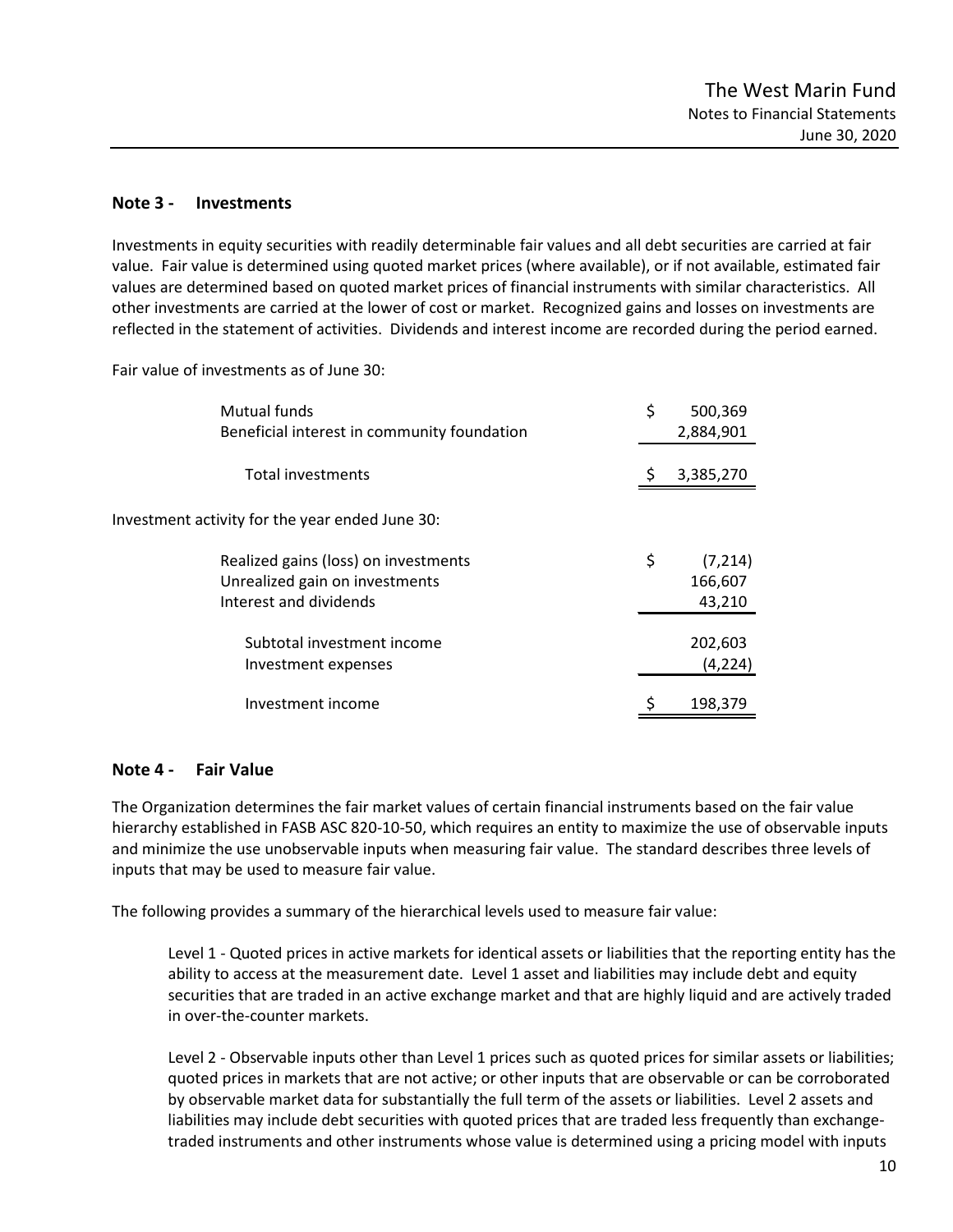that are observable in the market or can be derived principally from or corroborated by observable market data. This category generally includes U.S. Government and agency mortgage-backed debt securities, corporate debt securities, derivative contracts, residential mortgage, and loans held-for-sale.

Level 3 - Unobservable inputs that are supported by little or no market activity and that are significant to the fair value of the assets or liabilities. Level 3 assets and liabilities include financial instruments whose value is determined using pricing models, discounted cash flow methodologies, or similar techniques, as well as instruments for which the determination of fair value requires significant management judgment or estimation. This category generally includes certain private equity investments, retained residual interests in securitizations, residential MSRs, asset-backed securities (ABS), highly structured or longterm derivative contracts and certain collateralized debt obligations (CDO) where independent pricing information was not able to be obtained for a significant portion of the underlying assets.

In some cases, the inputs used to measure the fair value of an asset or a liability might be categorized within different levels of the fair value hierarchy. In those cases, the fair value measurement is categorized in its entirety in the same level of the fair value hierarchy as the lowest level input that is significant to the entire measurement. Assessing the significance of a particular input to entire measurement requires judgment, taking into account factors specific to the asset or liability. The categorization of an asset within the hierarchy is based upon the pricing transparency of the asset and does not necessarily correspond to the Organization's assessment of the quality, risk, or liquidity profile of the asset or liability.

A significant portion of investment assets are classified within Level 1 because they comprise open-end mutual funds with readily determinable fair values based on daily redemption values. The Organization also has a beneficial interest in assets held by a community foundation that are based on the fair value of fund investments as reported by the community foundation and classified within Level 2 based on the credit quality, time to maturity, stated interest rates, and market-rate assumptions of the separate underlying investments associated with these accounts.

## **Assets and Liabilities Recorded at Fair Value on a Recurring Basis**

The following table presents the balances of the assets measured at fair value on a recurring basis as of June 30, 2020. The Organization did not have any liabilities measured at fair value on a recurring basis.

|                                                             | Level 1                             | Level 2             |       | Level 3                       | Total                |
|-------------------------------------------------------------|-------------------------------------|---------------------|-------|-------------------------------|----------------------|
| Mutual funds<br>Beneficial interest in community foundation | 500,369<br>$\overline{\phantom{0}}$ | 2,884,901           | $- S$ | $\overline{\phantom{a}}$<br>- | 500,369<br>2,884,901 |
| Total                                                       |                                     | 500,369 \$2,884,901 |       | -                             | \$3,385,270          |